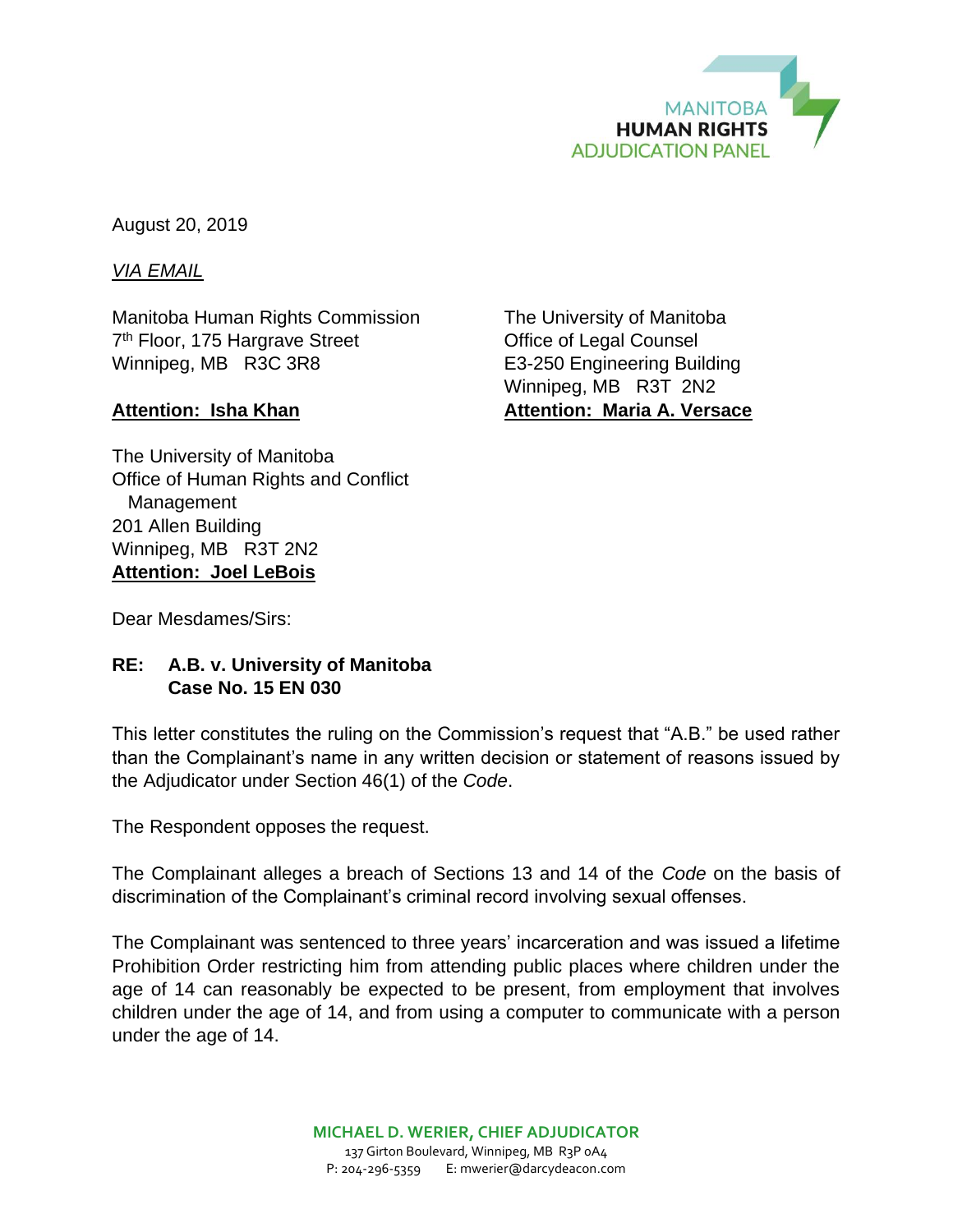The Respondent, in addition to opposing the Commission's request for anonymization, has filed a preliminary objection regarding the application of the *Code* on the basis that the Complainant does not have a characteristic that is protected under the *Code*.

That application is to be heard on August 23, 2019.

The Commission's counsel filed a letter outlining its arguments in support of the request for anonymization. The Complainant filed a letter outlining his reasons for the request.

The Respondent filed a written submission outlining their opposition to the request.

Both parties referenced various legal authorities supporting their arguments.

It is not my intention to recite the arguments or to review in detail the various authorities.

The submissions can be summarized as follows.

The Commission noted that an Adjudicator has the discretion to direct deletion of information if the disclosure could cause undue prejudice or hardship to the party or witness (as per Section 46(3) of the *Code*).

The Commission pointed out that Adjudicators routinely have made decisions protecting the identity of complainants and in one case where the request was rejected (*Walmsley v. Brousseau Bros. Ltd.*, [2014] M.H.R.B.A.D. No. 104), the request was not made until after the completion of the hearing.

The Commission acknowledged that while the Complainant's conviction and the Prohibition Order are available to the public, the publication of his name may attract unnecessary media attention that will result in further prejudice or stereotyping, creating barriers for him to lead his life with dignity and respect.

The Complainant outlined in detail the undue harm and prejudice he would face if there is not a ruling to anonymize his name.

He summarized it this way:

". . . should you not rule to anonymize my name, I will have to face the August 23rd preliminary hearing with the possibility of moving, losing my company, threats to my safety, the loss of numerous social contacts, and rifts in my family, to say nothing of emotional damage and further damage to my dignity."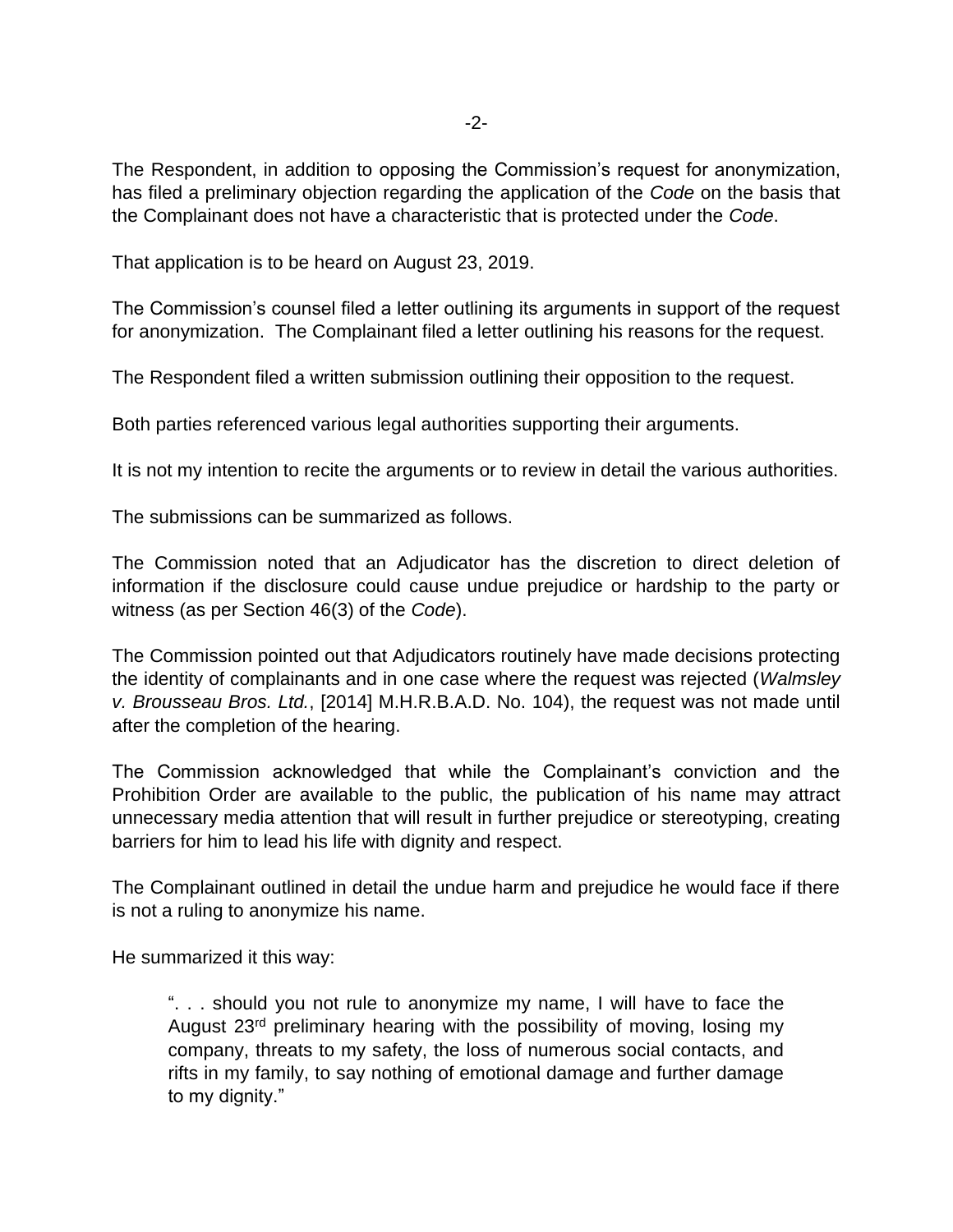The Complainant's submissions were compelling and not contradicted.

The Respondent maintained that the Complainant has not established undue hardship or prejudice because his criminal record and Order of Prohibition are a matter of public record. The Respondent relied on the decision in *Walmsley* as supportive of their position on this point. In particular, they pointed to comments made by Adjudicator Pinsky that any significant prejudice or hardship were as a result of the Complainant's previous actions.

The Respondent distinguished prior decisions relied upon by the Commission on the basis that these decisions concerned the disclosure of personal health information.

Finally, the Respondent argued that non-disclosure undermines the principles of transparency and would undermine the authority of the sentencing Court.

I have determined that the Commission's request should be granted, and that any decisions issued by the Adjudicator should not disclose the identity of the Complainant and that he should be identified as "A.B."

As a preliminary comment, I note that it is acknowledged that there are no decided cases analyzing whether criminal records ought to be protected under Section 9(1)(a) of the *Code*. I also note that the Human Rights Commission Policy #1-12 sets out that a criminal record may be a protected characteristic under the *Code*.

Both parties put forward submissions regarding the request for anonymization. In the final analysis, I am satisfied that the Complainant has established that on balance the disclosure of identity could cause him undue prejudice and hardship.

I recognize that a person convicted of a serious crime and being subject to a Prohibition Order has to face the consequences of his actions. However, this does not mean that an individual should be prevented from exercising his or her rights under the *Code* free from undue hardship or prejudice.

I do not find that hardship or prejudice would flow entirely from his prior convictions. Each case must be assessed on its facts. In this case I have determined that a case has been made out prior to the hearing to have the Complainant's identity protected. Therefore, I have included the initials "A.B." in the heading of this ruling, consistent with my finding.